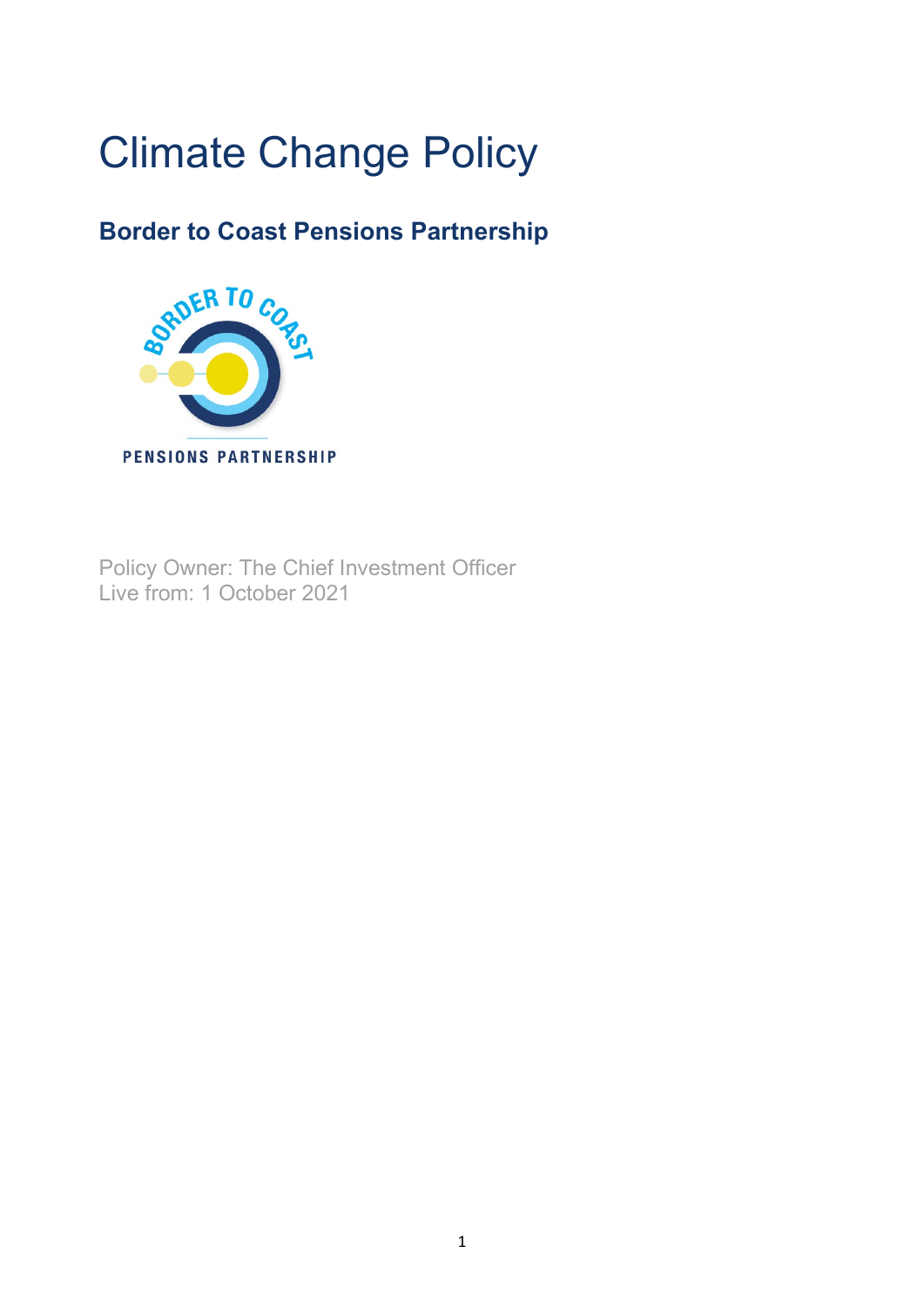# **Climate Change Policy**

This Climate Change Policy details the approach that Border to Coast Pensions Partnership will follow in fulfilling its commitment to managing the risks and opportunities associated with climate change across the assets managed on behalf of our Partner Funds.

# **1 Introduction**

Border to Coast Pensions Partnership Ltd is an FCA regulated and authorised investment fund manager (AIFM), operating investment funds for its eleven shareholders which are Local Government Pension Scheme funds (Partner Funds). As a customer-owned, customer-focused organisation, our purpose is to make a sustainable and positive difference to investment outcomes for our Partner Funds. Pooling gives us a stronger voice and, working in partnership with our Partner Funds and across the asset owner and asset management industry, we aim to deliver cost effective, innovative and responsible investment thereby enabling sustainable, riskadjusted performance over the long-term.

# **1.1 Policy framework**

Border to Coast has developed this Climate Change Policy in collaboration with our Partner Funds. It sits alongside the Responsible Investment Policy and other associated policies, developed to ensure clarity of approach and to meet our Partner Funds' fiduciary duty and fulfil their stewardship requirements. This collaborative approach resulted in the RI policy framework illustrated below with the colours demonstrating ownership of the various aspects of the framework:

# **RI Policy Framework**



# **2 Policy overview**

# **2.1 Our views and beliefs on climate change**

The world is warming, the climate is changing, and the scientific consensus is that this is due to human activity, primarily the emissions of carbon dioxide (CO2) from burning fossil fuels. Our planet has warmed by over 1<sup>o</sup>C relative to the pre-industrial average temperature, and we are starting to experience the significant effects of this warming.

Atmospheric CO2 is at unprecedented levels in human history. Further warming will occur, and so adaptation will be required. The extent of this further warming is for humankind to collectively decide, and the next decade is critical in determining the course. If the present course is not changed and societal emissions of CO2 and other greenhouse gases (GHG) are not reduced to mitigate global warming, scientists have suggested that global society will be catastrophically disrupted beyond its capability to adapt, with material capital market implications.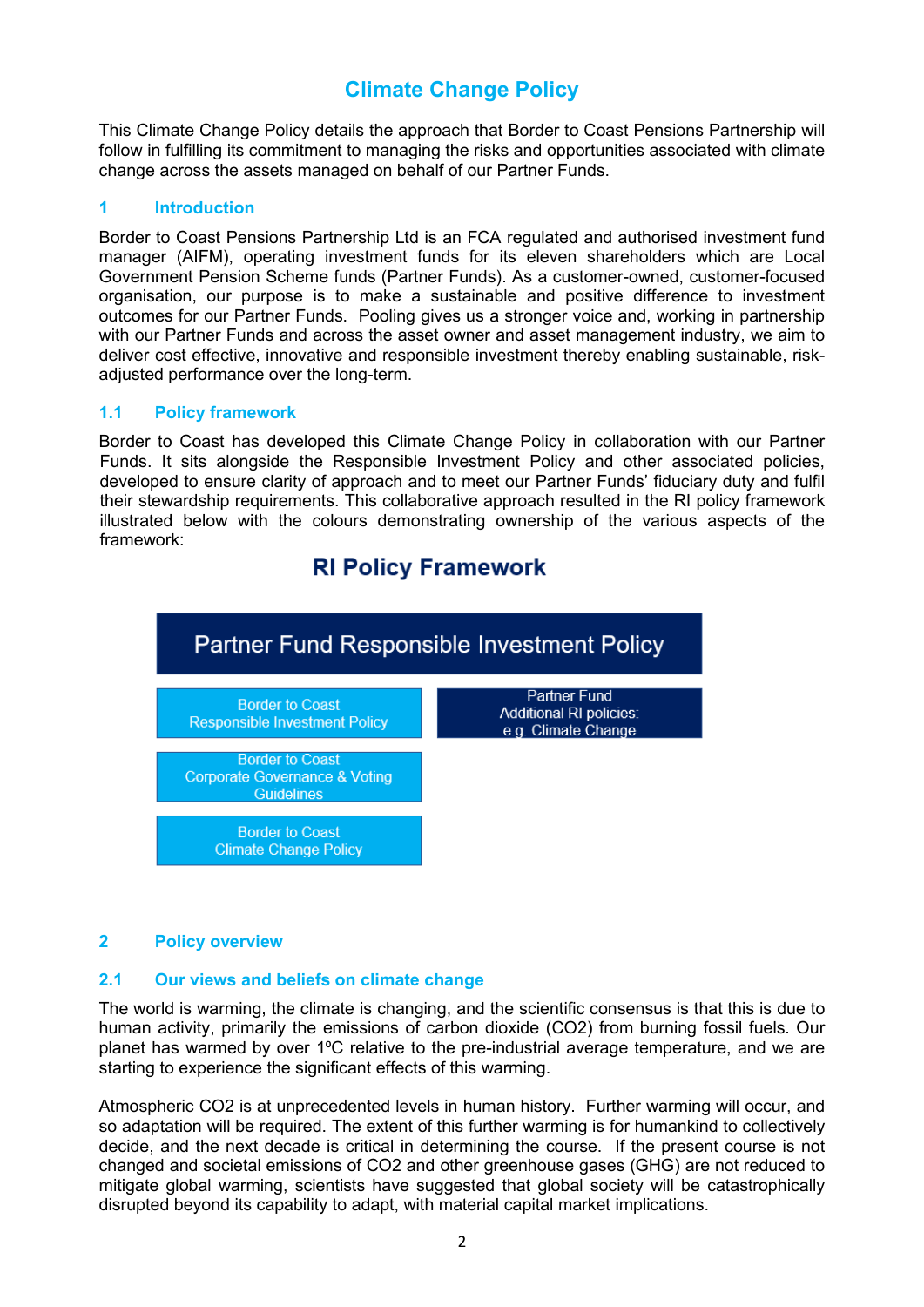Recognising the existential threat to society that unmitigated climate change represents, in 2015, the nations of the world came together in Paris and agreed to limit global warming to 2<sup>o</sup>C and to pursue efforts to limit the temperature increase to 1.5°C. A key part of the Paris Agreement was an objective to make finance flows consistent with a pathway towards low GHG emissions and climate resilience. This recognises the critical role asset owners and managers play, reinforcing the need for us and our peers to drive and support the pace and scale of change required.

In 2018, the Intergovernmental Panel on Climate Change (IPCC) published a special report, "Global warming of [1](#page-2-0).5°C"<sup>1</sup>, which starkly illustrated how critical successful adaptation to limit global warming to 1.5 $\degree$ C is. The report found that limiting global warming to 1.5 $\degree$ C would require "rapid and far-reaching" transitions in land, energy, industry, buildings, transport, and cities. This includes a need for emissions of carbon dioxide to fall by approximately 45 percent from 2010 levels by 2030, and reach 'net zero' around 2050. We support this scientific consensus; recognising that the investments we make, in every asset class, will both impact climate change and be impacted by climate change.

# **2.2 Why climate change is important to us**

The purpose of embedding sustainability into our actions is twofold: we believe that considering sustainable measures in our investment decisions will increase returns for our Partner Funds, in addition to positively impacting the world beneficiaries live in.

Our exposure to climate change comes predominantly from the investments that we manage on behalf of our Partner Funds. We develop and operate a variety of internally and externally managed investments across a range of asset classes both in public and private markets for our Partner Funds to invest in.

We try to mitigate these exposures by taking a long-term approach to investing as we believe that businesses that are governed well and managed in a sustainable way are more resilient, able to survive shocks and have the potential to provide better financial returns for investors. Climate change can have a material impact on the value of financial assets and on the long-term performance of investments, and therefore needs to be considered across all asset classes in order to better manage risk and generate sustainable, long-term returns.

Climate change is a systemic risk which poses significant investment risks, but also opportunities, with the potential to impact long-term shareholder value. Transition to a low carbon economy will affect some sectors more than others, and within sectors there are likely to be winners and losers, which is why divesting from and excluding entire sectors may not be appropriate. We actively consider how climate change, the shifting regulatory environment and potential macroeconomic impact will affect investments. We believe that we have the responsibility to contribute and support the transition to a low carbon economy in order to positively impact the world in which pension scheme beneficiaries live in.

Our climate change strategy is split into four pillars**: Identification and Assessment, Investment Strategy, Engagement and Advocacy, and Disclosures and Reporting.** We will continue to monitor scientific research in this space; evolving and adapting our strategy in order to best respond to the impacts of climate change.

<span id="page-2-0"></span><sup>1</sup> <https://www.ipcc.ch/sr15/>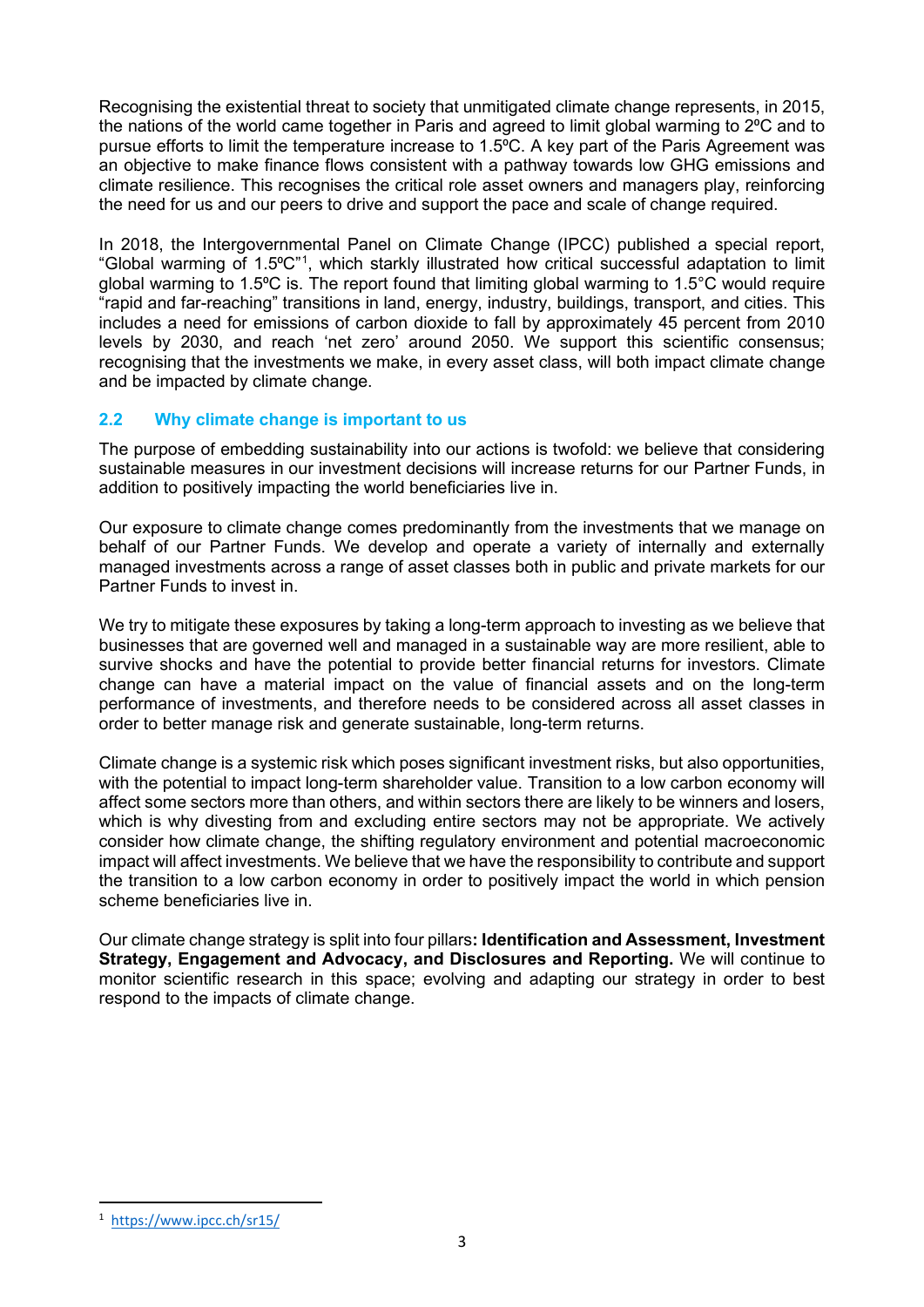# **2.3 How we execute our climate change strategy**



#### **2.4 Roadmap**

The roadmap demonstrates the milestones to implement the policy over the next 12 months.

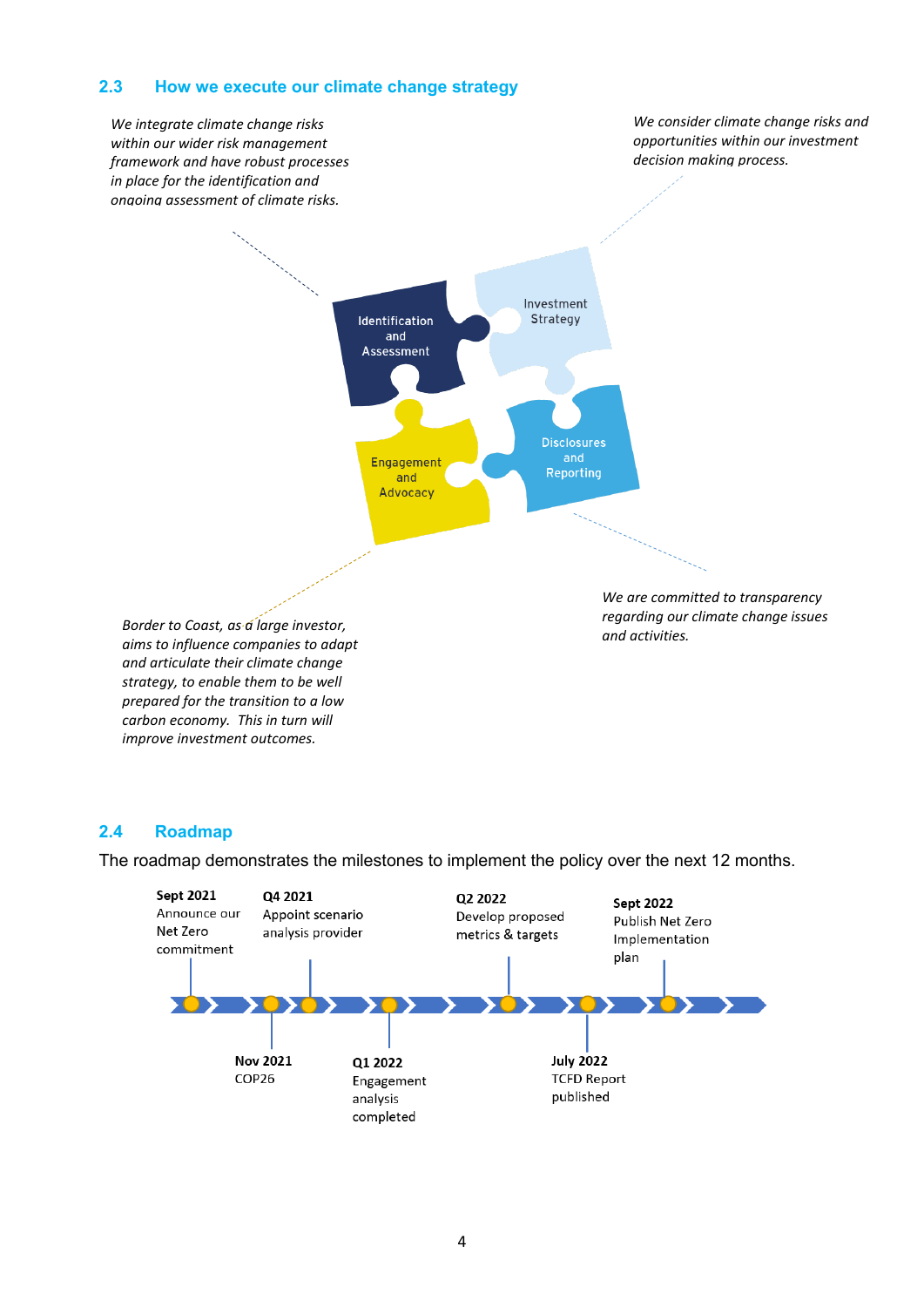# **3 Climate change strategy and governance**

# **3.1 Our ambition – Net Zero**

Our climate change strategy recognises that there are financially material investment risks and opportunities associated with climate change which we need to manage across our investment portfolios. We have therefore committed to a net zero carbon emissions target by 2050 at the latest for our assets under management, in order to align with efforts to limit temperature increases to under 1.5⁰C.

We recognise that assessing and monitoring climate risk is under constant development, and that tools and underlying data are developing rapidly. There is a risk of just focusing on carbon emissions, a backwards looking metric, and it is important to ensure that metrics we use reflect the expected future state and transition plans that companies have in place or under development. We will continue to assess the metrics and targets used as data and industry standards develop.

As a supporter of the recommendations of the Task Force on Climate-related Financial Disclosures (TCFD), we will continue to embed climate change into our investment process and risk management systems, reporting annually on our progress in the TCFD report.

In support of our Net Zero commitment, we will develop and set out a plan with high-level targets for each of the four supporting pillars of our climate change strategy which will be published in September 2022.

#### **3.2 Governance and implementation**

We take a holistic approach to sustainability and responsible investment; it is at the core of our corporate and investment thinking. Sustainability is considered and overseen by the Board and Executive Committee. We have defined policies and procedures that demonstrate our commitment to managing climate change risk, including this Climate Change Policy, our Responsible Investment Policy and Corporate Governance & Voting Guidelines which can be found on our [website.](https://www.bordertocoast.org.uk/sustainability/)

#### **3.3 Division of roles and responsibilities**

The Board determines the Company's overall strategy for climate change and with support from the Board Risk Committee, oversees the identification and management of risk and opportunities. The Board is responsible for the oversight of climate related impacts as part of its remit with respect to Border to Coast's management of investments. The Board approves the Responsible Investment strategy and policies, which includes the Climate Change Policy. Updates on Responsible Investment are presented to the Board at regular intervals, this includes activities related to climate change. The Board reviews and approves the TCFD report prior to publication.

The Climate Change Policy is owned by Border to Coast and created after collaboration and engagement with our Partner Funds. We will, where needed, take appropriate advice in order to further develop and implement the policy.

The Chief Investment Officer (CIO) is responsible for the implementation and management of the Climate Change Policy, with oversight from the Investment Committee, which is chaired by the Chief Executive Officer. Each year the CIO reviews the implementation of the policy and reports any findings to the Board. The policy is reviewed annually, taking into account evolving best practice, and updated as needed.

The Investment Team, which includes a dedicated Responsible Investment Team, works to manage environmental, social and governance (ESG) issues including climate change. Climate change is one of our responsible investment priorities and sits at the core of our sustainability dialogue. We are on the front foot with UK, European and Global climate change regulation, horizon scanning for future regulation and actively participate in discussions around future climate policy and legislation through our membership of industry bodies.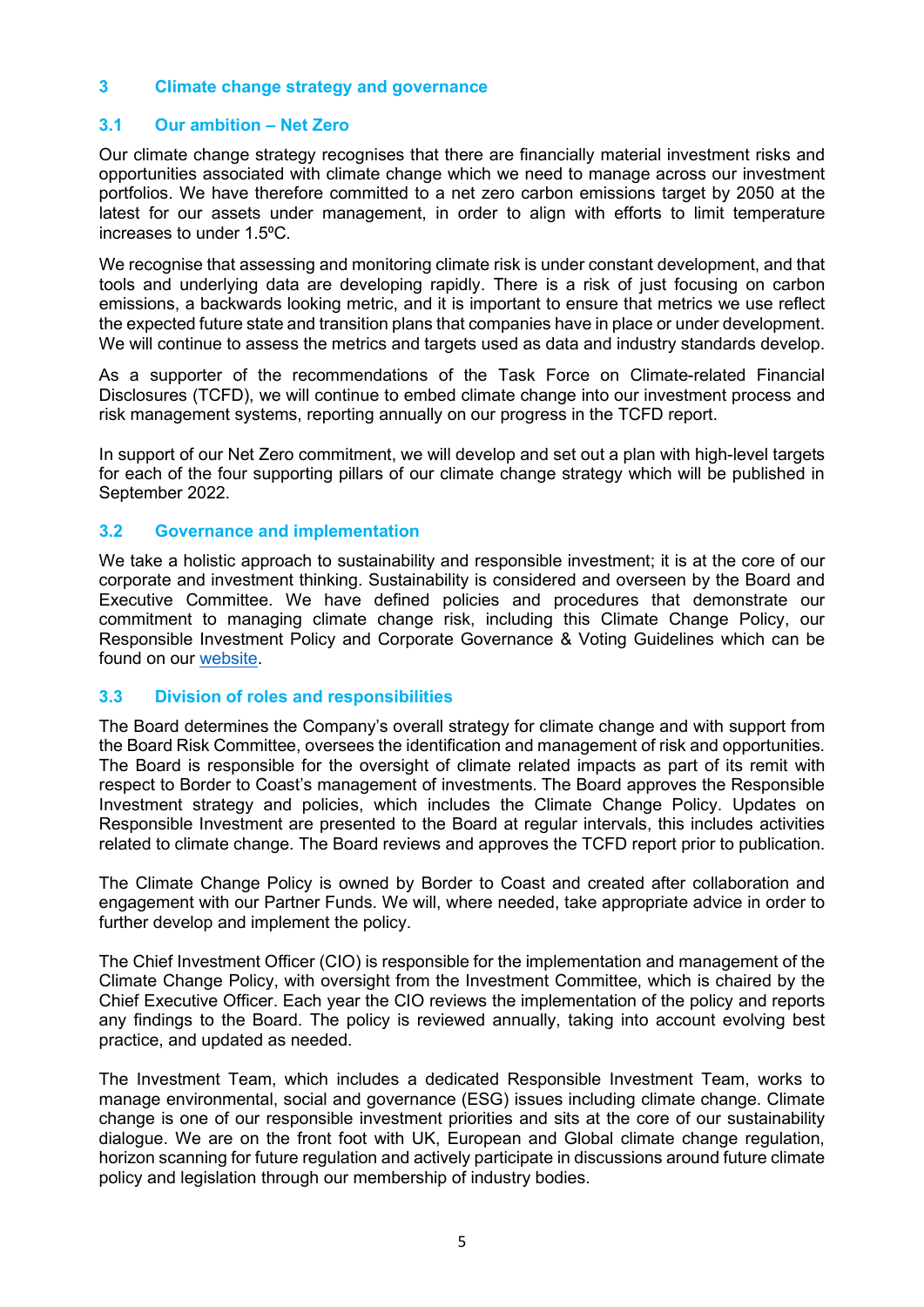# **3.4 Training**

Border to Coast's Board and colleagues maintain appropriate skills in responsible investment, including climate change, maintaining and increasing knowledge and understanding of climate change risks, available risk measurement tools, and policy and regulation. Where necessary expert advice is taken from suitable climate change specialists to fulfil our responsibilities. We also offer our Partner Funds training on climate change related issues.

# **3.5 Regulatory change management**

Regulatory change horizon scanning is the role of the Compliance function, which regularly scans for applicable regulatory change. This includes FCA, associated UK regulations, and wider regulation including Responsible Investment, and climate change. The relevant heads of functions and departments, as subject matter experts, also support the process and a tracker is maintained to ensure applicable changes are appropriately implemented.

# **4 Identification and assessment**

# **4.1 How we identify climate-related risks**

The Identification and Assessment pillar is a key element of our climate change strategy. Our investment processes and approach towards engagement and advocacy reflect our desire to culturally embed climate change risk within our organisation and drive change in the industry.

The risk relating to climate change is integrated into the wider Border to Coast risk management framework. The Company operates a risk management framework consistent with the principles of the 'three lines of defence' model, with external assurance providers acting as a fourth line. Risks to the Company are owned and managed by the business or functional areas (1st Line of Defence) and are subject to oversight and challenge by the Risk and Compliance Function (2nd Line of Defence) and independent assurance by Internal Audit (3rd Line of Defence).

We consider both the transition and physical risks of climate change. The former relates to the risks (and opportunities) from the realignment of our economic system towards low-carbon, climate-resilient and carbon-positive solutions (e.g. via regulations). The latter relates to the physical impacts of climate change (e.g. rising temperatures, changing precipitation patterns, increased risk arising from rising sea levels and increased frequency and severity of extreme weather events).

# **4.2 How we assess climate-related risks and opportunities**

We currently use a number of different tools and metrics to measure and monitor climate risk across portfolios. We acknowledge that this is a rapidly evolving area, and we are developing our analytical capabilities to support our ambition. Carbon data is not available for all equities as not all companies disclose, therefore there is a reliance on estimates. Data is even more unreliable for fixed income and is only just being developed for Private Markets. We will work with our managers and the industry to improve data disclosure and transparency in this area.

We utilise third party carbon portfolio analytics to conduct carbon footprints across equity and fixed income portfolios, analysing carbon emissions, carbon intensity and weighted carbon intensity and fossil fuel exposure when assessing carbon-related risk, on a quarterly basis. The Transition Pathway Initiative<sup>[2](#page-5-0)</sup> tool and climate Action 100+ Net Zero Company Benchmark analysis is used to support portfolio managers in decision making with respect to net zero assessments. We use research from our partners and specific climate research, along with information and data from initiatives and industry associations we support.

<span id="page-5-0"></span> $2$  The Transition Pathway Initiative ('TPI') is a global initiative led by asset owners and supported by asset managers. Aimed at investors, it is a free-to-use tool that assesses how prepared companies are for the low carbon transition.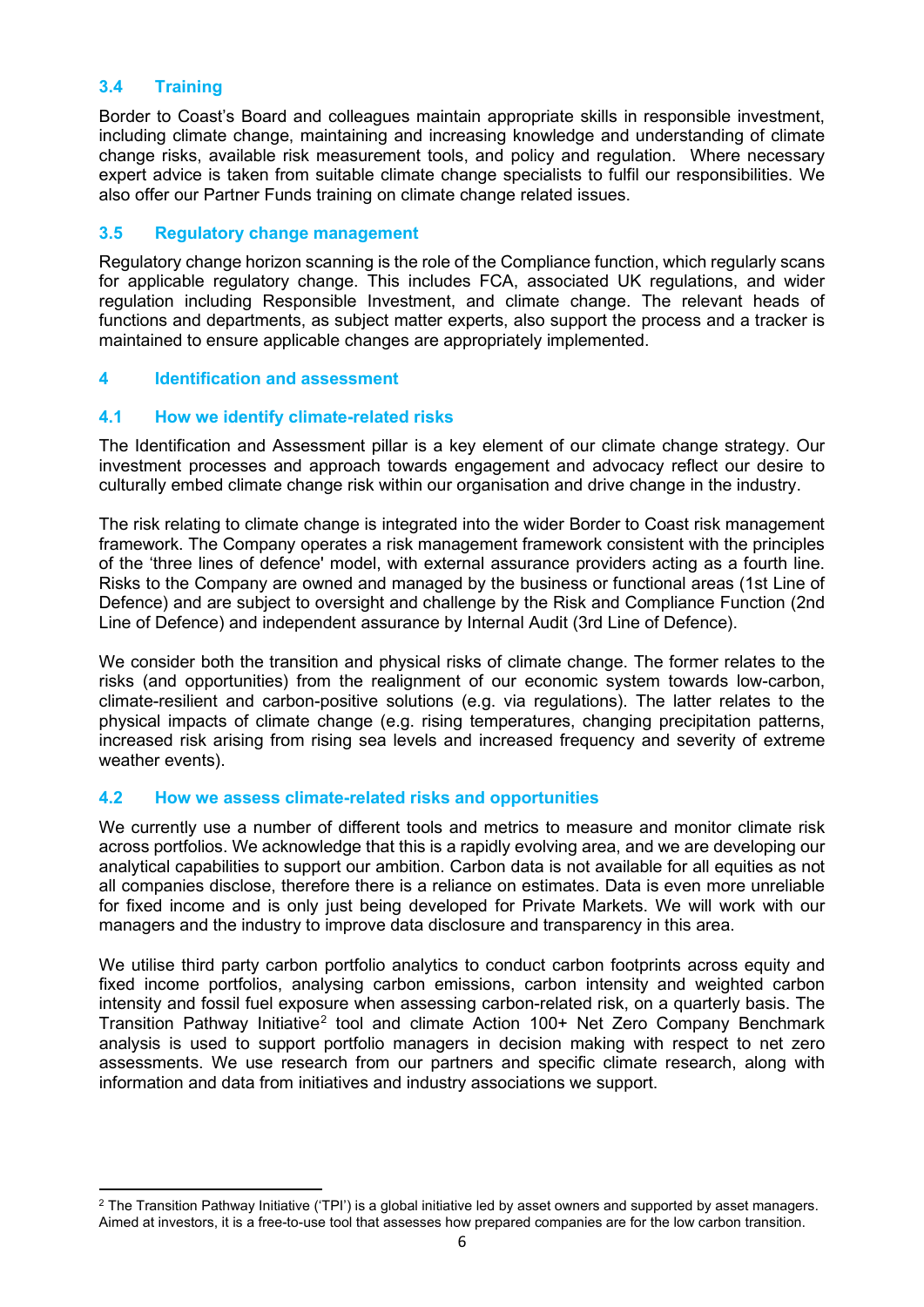We are developing climate risk assessment for our listed equity investments that combines several factors to assess overall whether a company is aligned with the Paris Agreement (to limit global warming to 2⁰C), so that we can both engage appropriately with the company on their direction of travel and also track our progress. This will necessarily be an iterative process, recognising that data, tools and methodologies are developing rapidly.

We are reviewing how we conduct scenario analysis across our portfolios, evaluating tools and external providers and different scenarios and expect to have this in place during 2022.

We are using the Net Zero Investment Framework to support us in implementing our strategy to being Net Zero by 2050. Work will be undertaken during 2022 to assess and define any targets based around this commitment.

# **5 Investment strategy**

# **5.1 Our approach to investing**

We believe that climate change should be systematically integrated into our investment decisionmaking process to identify related risks and opportunities. This is critical to our long-term objective of improving investment outcomes for our Partner Funds.

Border to Coast offers Partner Funds a variety of internally and externally managed investment funds covering a wide-ranging set of asset classes with different risk-return profiles. Partner Funds then choose the funds which support their strategic asset allocation.

Partner Funds retain responsibility for strategic asset allocation and setting their investment strategy, and ultimately their strategic exposure to climate risk. Our implementation supports Partner Funds to deliver on their fiduciary duty of acting in the best interests of beneficiaries.

We consider climate change risks and opportunities in the process of constructing and developing investment funds. Climate change is also considered during the external manager selection and appointment process. We monitor and challenge our internal and external managers on their portfolio holdings, analysis, and investment rationale in relation to climate-related risks.

We monitor a variety of carbon metrics, managing climate risk in portfolios through active voting and engagement, whilst also looking to take advantage of the long-term climate-related investment opportunities.

We believe in engagement rather than divestment and that by doing so can effect change at companies. Our investment approach is not to divest or exclude entire sectors, however there may be specific instances when we will look to sell or not invest in some industries based on investment criteria, the investment time horizon and if there is limited scope for successful engagement. Using these criteria and due to the potential for stranded assets, we interpret this to cover pure coal and tar sands companies and will therefore not invest in these companies. Any companies excluded will be monitored with transition plans assessed for potential reinstatement.

# **5.2 Acting within different asset classes**

We integrate climate change risks and opportunities into our investment decisions within each asset class. The approach we take for each asset class is tailored to the nature of the risk and our investment process for that asset class. The timeframe for the impact of climate change can vary, leading to differing risk implications depending on the sector, asset class and region. These variations are considered at the portfolio level. This policy gives our overall approach and more detail on the processes and analysis can be found in our annual TCFD report.

Climate risks and opportunities are incorporated into the stock analysis and decision-making process for **listed equities** and **fixed income**. Third party ESG and carbon data are used to assess individual holdings. We also use forward looking metrics including the TPI ratings and Climate Action 100+ Net Zero Company Benchmark to assess companies' transition progress. Internal, sell-side and climate specific research, and engagement information are also utilised.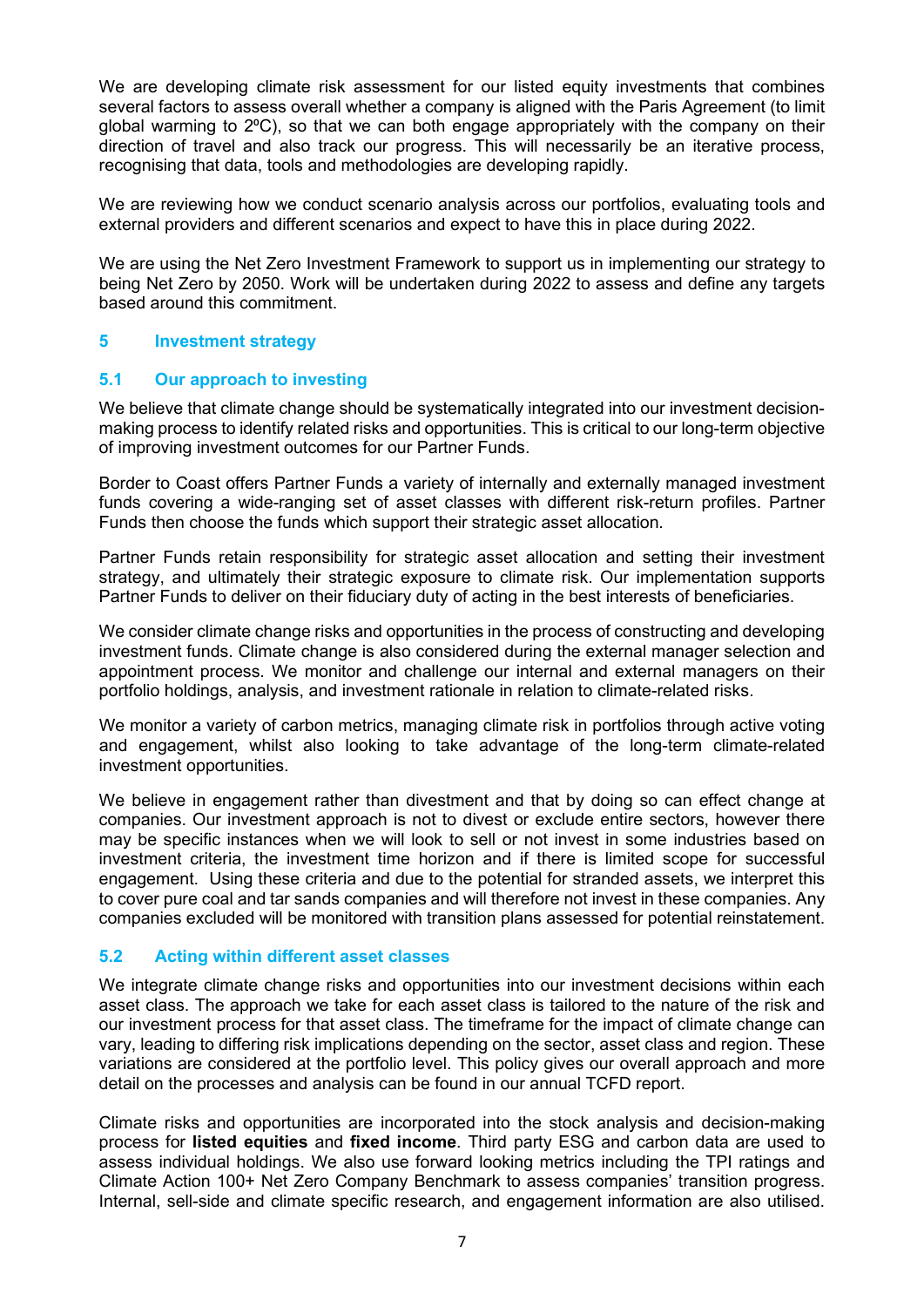Carbon footprints are conducted relative to the benchmark.

For our **alternative funds**, ESG risks, which includes climate change, are incorporated into the due diligence process including ongoing monitoring. Across both funds and co-investments, we consider the impact of carbon emissions and climate change when determining our asset allocation across geographies and industries. We assess and monitor if our GPs track portfolio metrics in line with TCFD recommendations. Climate change presents real financial risks to portfolios but also provides opportunities with significant amounts of private capital required to achieve a low-carbon transition. We are therefore considering the role private markets will play in managing transition risk and how we can invest in climate change opportunities as part of our Private Markets offering.

# **5.3 Working with external managers**

Assessing climate risk is an integral part of the external manager selection and appointment process. It also forms part of the quarterly screening and monitoring of portfolios and the annual manager reviews. We monitor and review our fund managers on their climate change approach and policies. Where high emitting companies are held as part of a strategy managers are challenged and expected to provide strong investment rationale to substantiate the holding. We encourage managers to support collaborative initiatives on climate, and to report in line with the TCFD recommendations. In addition, we assess and monitor where managers are making net zero commitments.

# **6 Engagement and advocacy**

As a shareholder, we have responsibility for effective stewardship of all companies or entities in which we invest, whether directly or indirectly. We take the responsibilities of this role seriously, and we believe success for our climate ambition can be supported by effective stewardship and governance oversight.

# **6.1 Our approach to engagement**

As a long-term investor and representative of asset owners, we will hold companies and asset managers to account regarding environmental, social and governance issues, including climate change factors, that have the potential to impact corporate value. We support engagement over divestment as we believe that constructive dialogue with companies in which we invest is more effective than excluding companies from the investment universe. If engagement does not lead to the desired results, we have an escalation process which forms part of our RI Policy. We practice active ownership through voting, monitoring companies, engagement and litigation. Through meetings with company directors, we seek to work with and influence investee companies to encourage positive change. Climate is one of our key engagement themes. We believe it is vital we fully understand how companies are dealing with this challenge, and feel it is our duty to hold the boards of our investee companies to account.

Our primary objective from climate related engagement is to encourage companies to adapt their business strategy in order to align with a low carbon economy and reaching Net-Zero by 2050 or sooner. The areas we consider in our engagement activities include climate governance; strategy and Paris alignment; command of the climate subject; board oversight and incentivisation; TCFD disclosures and scenario planning; scope 3 emissions and the supply chain; and exposure to climate-stressed regions.

In order to increase our influence with corporates and policy makers we work collaboratively with other like-minded investors and organisations. This is achieved through actively supporting investor RI initiatives and collaborating with various other external groups on climate related issues, including the Institutional Investors Group on Climate Change, Climate Action 100+, the UN-supported Principles for Responsible Investment, the Local Authority Pension Fund Forum and the Transition Pathway Initiative.